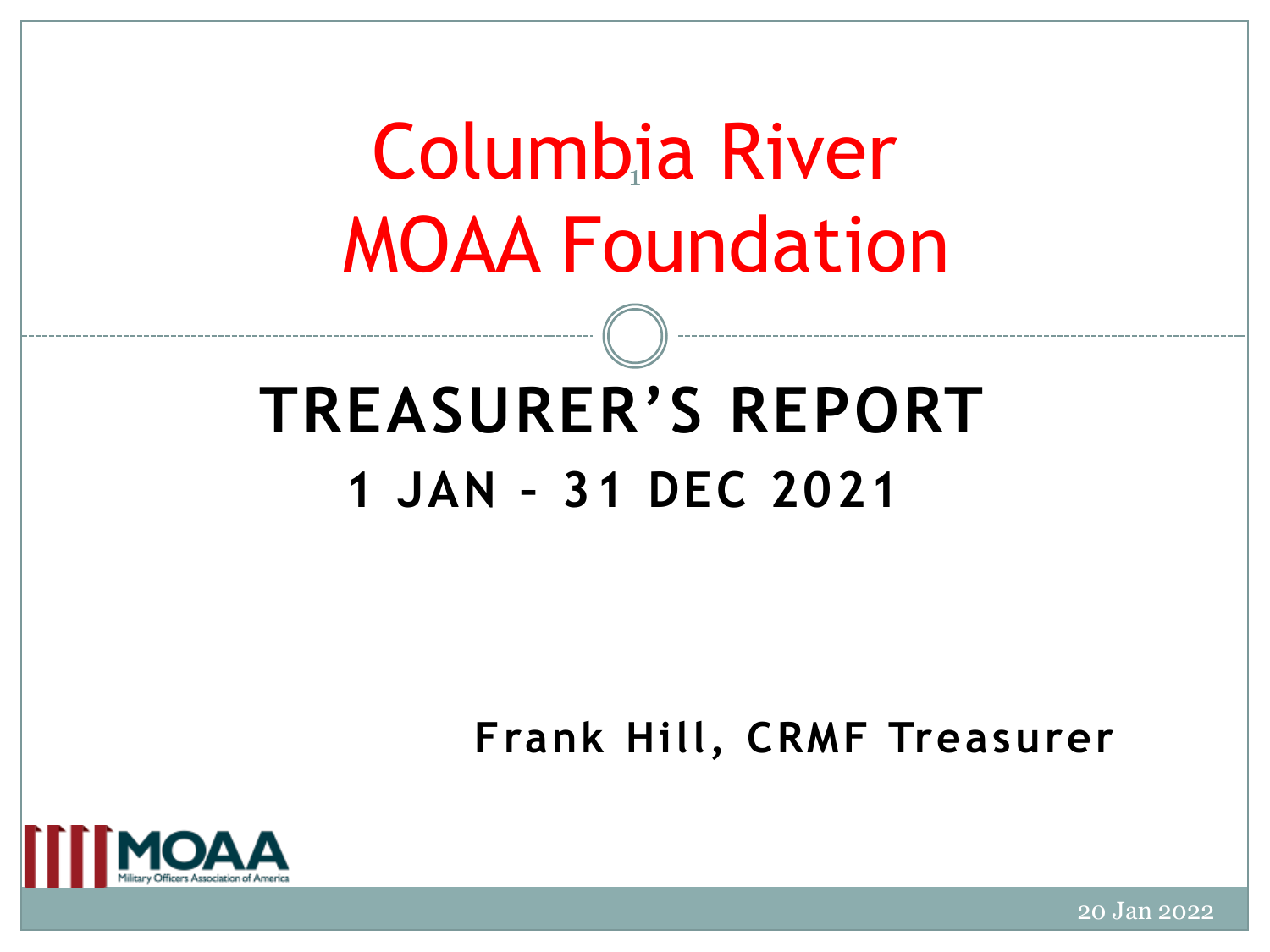### The CRC MOAA Foundation

2

The Foundation Manages Two Separate Funds

- o Scholarship Fund
- o Support the Troops Fund

Each Fund's Income and Disbursements are managed separately under the CRMF umbrella

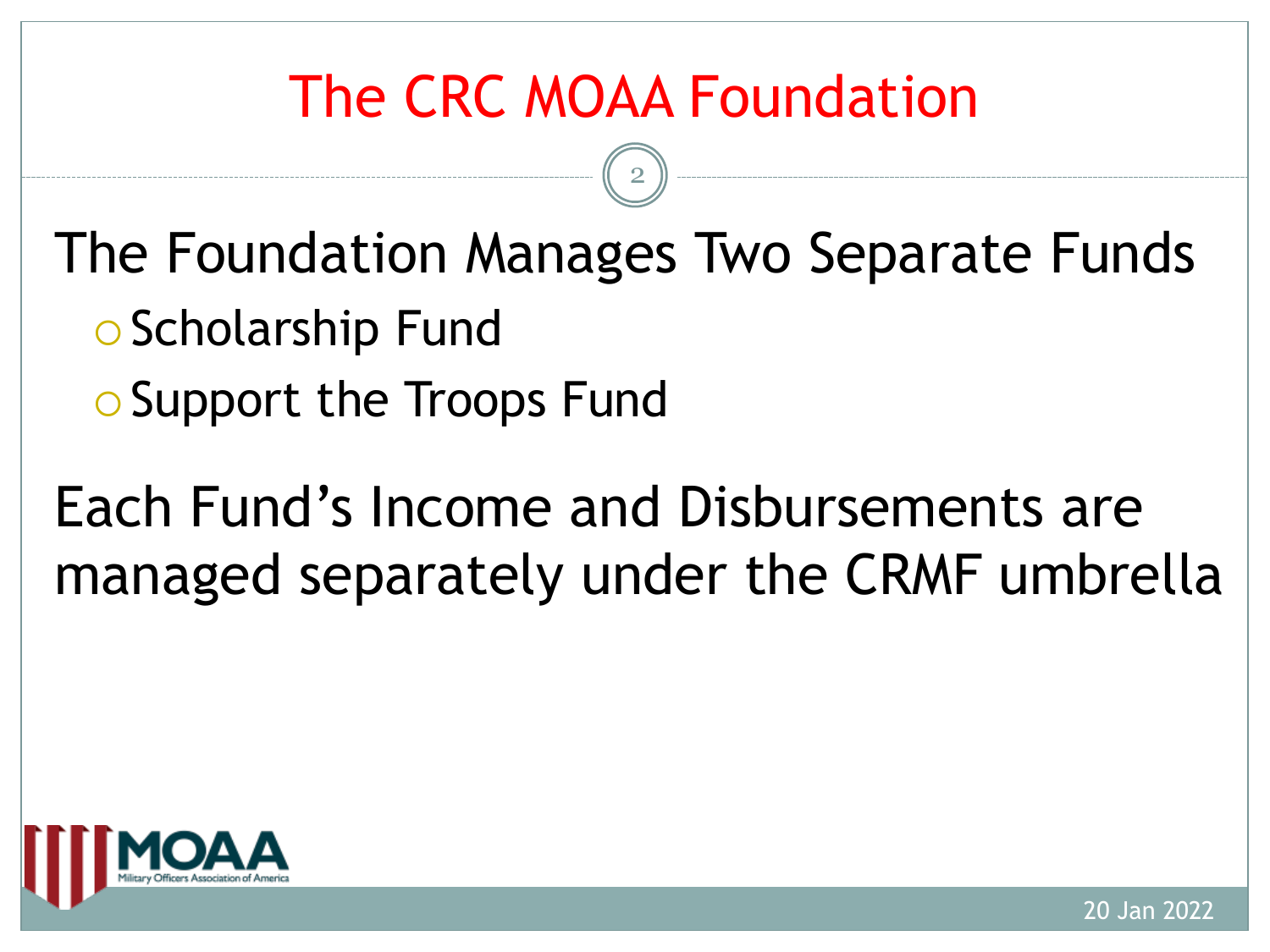- Fund Scholarships that directly assist military members, veterans, and families with educational expenses
- Create and/or contribute to endowments that do or will eventually fund the scholarships in perpetuity
- Currently active with both Clark College and WSU-Vancouver

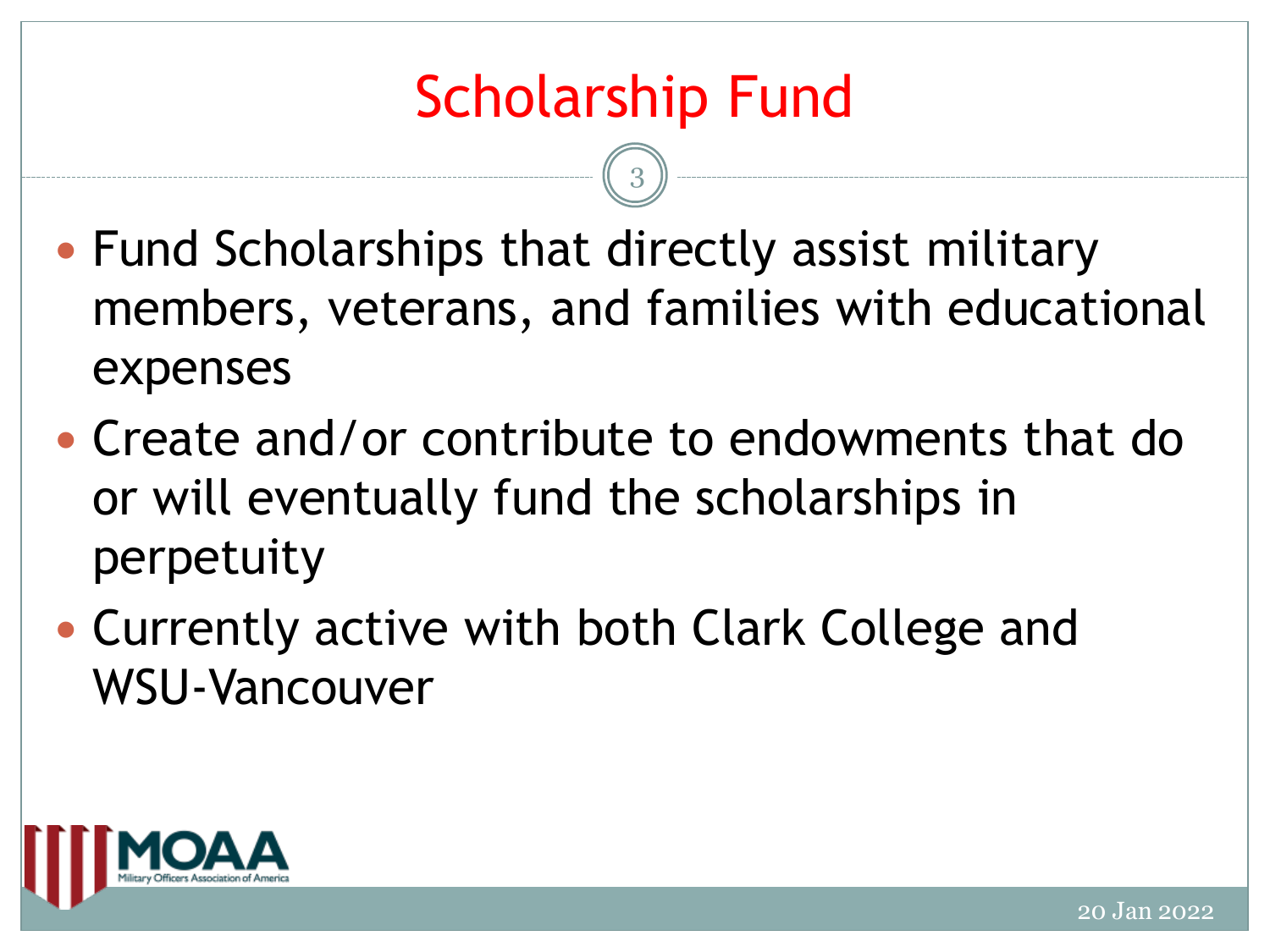### Scholarship Fund – 2021 Activity

4

#### Clark College

- o Three One-Year Scholarships of \$1,000 each
- Partly funded from the MOAA Scholarship Endowment at Clark College Foundation (2021 = \$2,546)
- o We pay the remainder from the CRMF Scholarship Fund (\$454 in 2021)

**X** 33% return on Clark College Foundation endowment investments in FY2020-2021

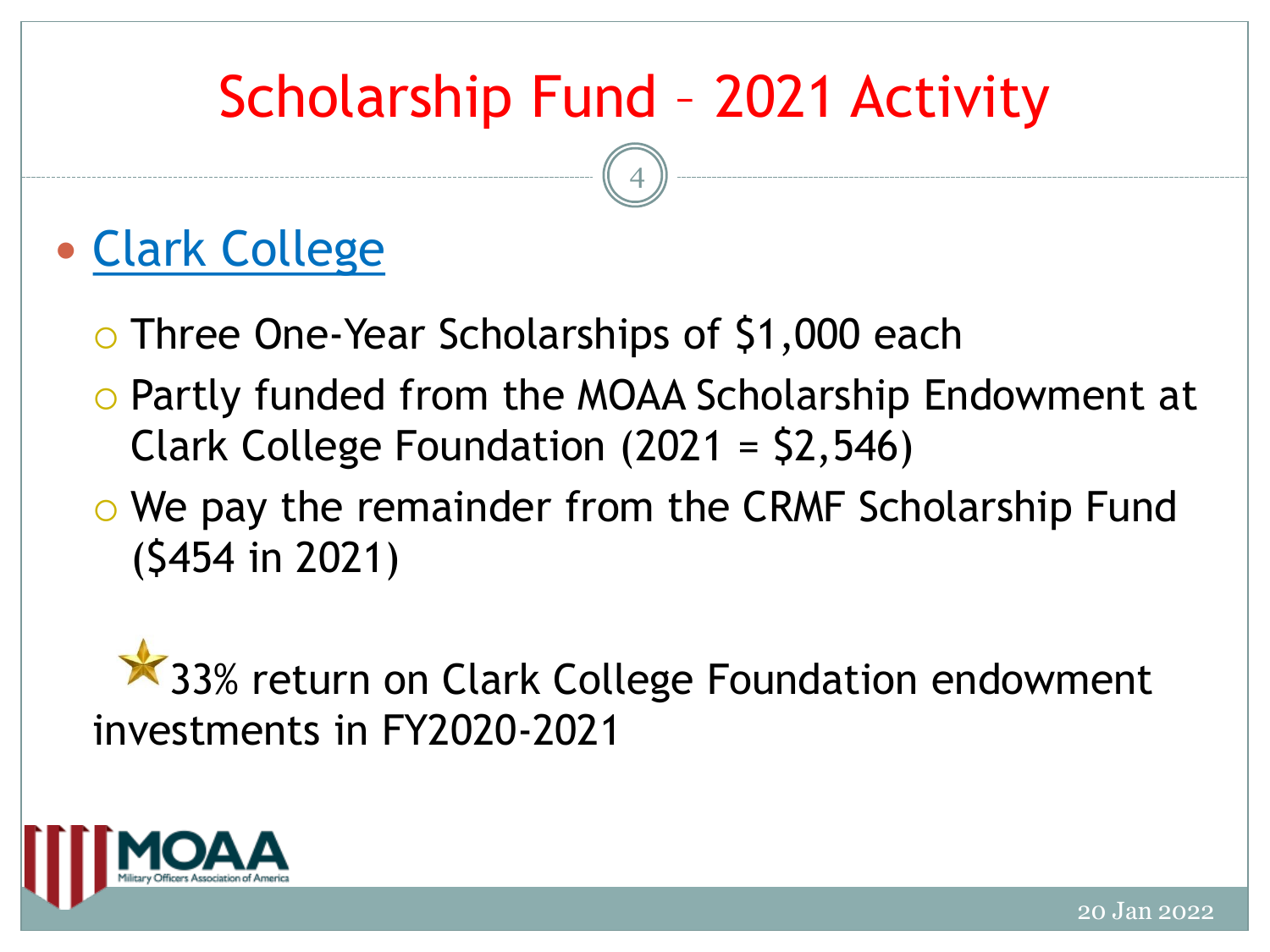### Scholarship Fund – 2021 Activity

5

#### WSU – Vancouver

- $\circ$  One Scholarship of \$1,500 (+5% admin)
- o Historically paid 100% from our Scholarship Fund o Began building a scholarship endowment in 2019
- New WSU Endowment Agreement
	- WSU: froze the Endowment entry point at \$25,000
	- o CRMF: add \$10,400 to the existing Crosby/MOAA Scholarship account to reach \$25,000 by 2026
		- $>$  5 annual payments of \$2,080 starting on 1 May 2022

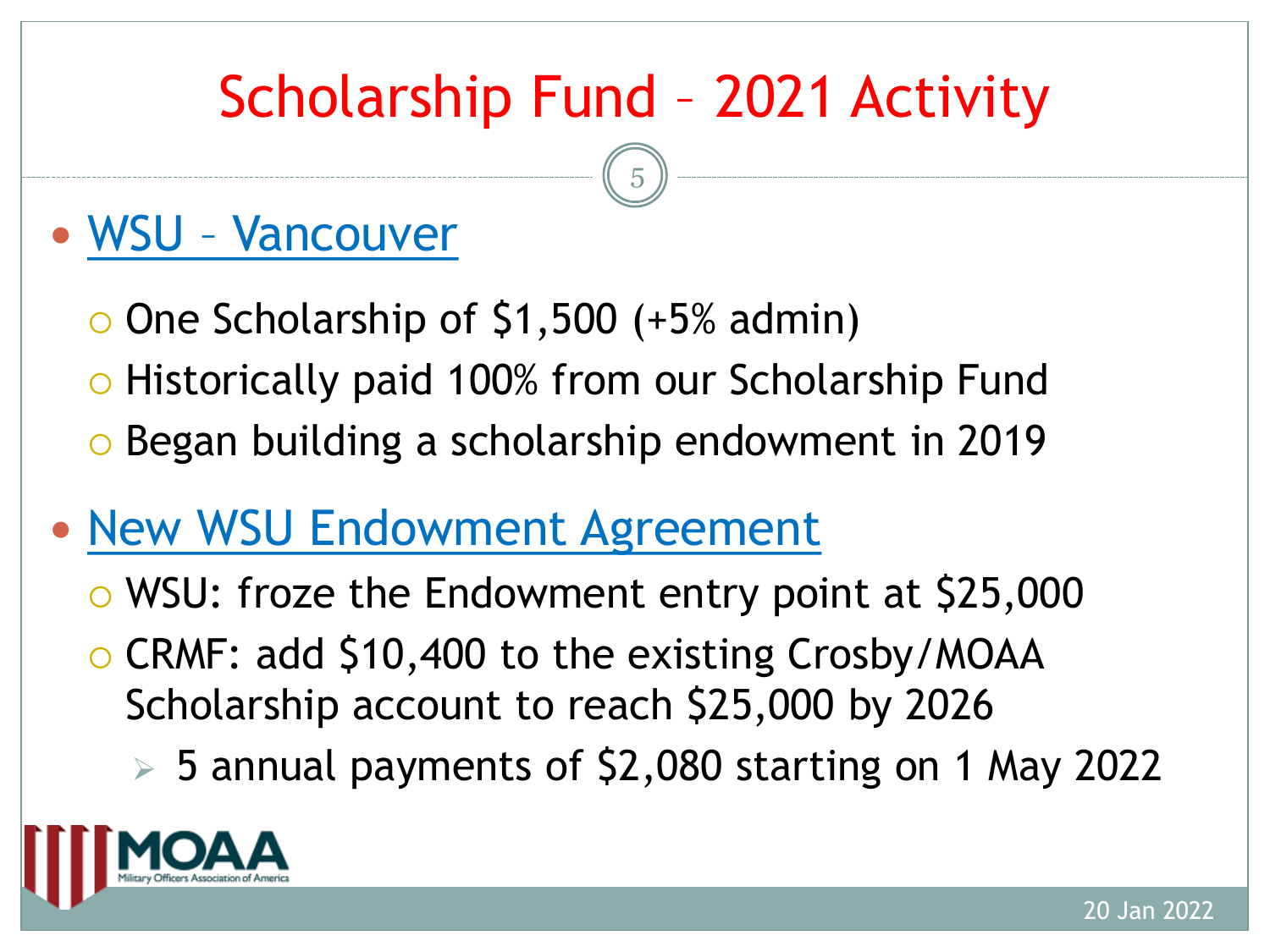### Scholarship Fund - 2021 Activity

6

2021 Beginning Balance: \$11,124 Income: (Donations, PCS, Misc.) 7,894 Disbursements: Clark College Scholarships: \$ 454 Clark College Endowment (matched) 2,546 WSU-V Scholarship 1,575 Total Disbursements (\$ 4,575) 2021 Ending Balance\* \* (\*Includes Reserve of \$8,500)\$14,443

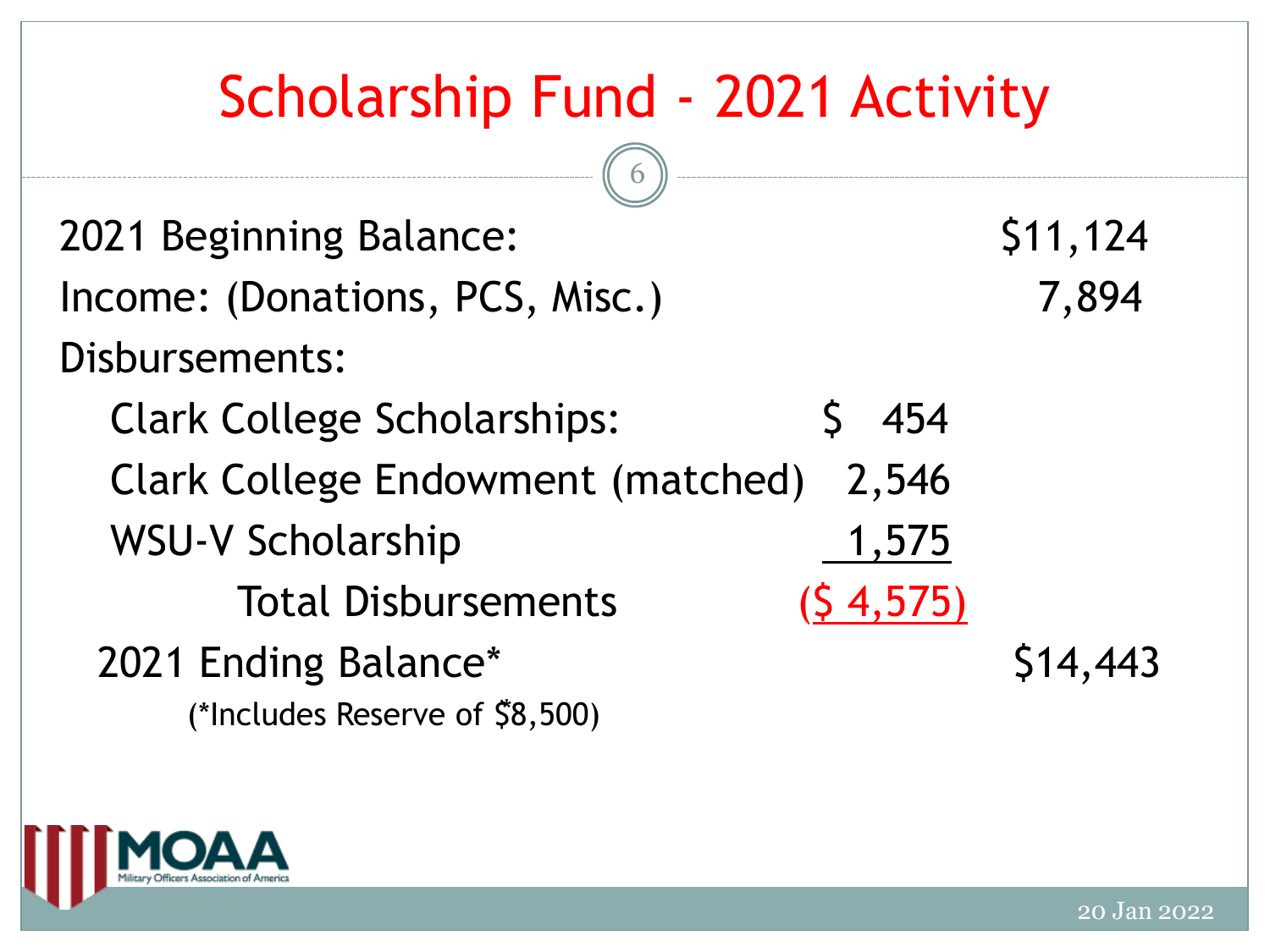### Scholarship Fund - 2022 Plan

7

#### Clark College:

- $\circ$  Continue to support three scholarships  $\circledcirc$  \$1,000 each
- Anticipate slightly lower share from endowment in 2022 (so our share may be slightly higher)
- o Continue building the existing Scholarship Endowment when we're able to, and with matches when available

#### WSU-Vancouver:

- $\circ$  Continue to support one scholarship of \$1,500
- o Make first \$2,080 payment toward creating endowment

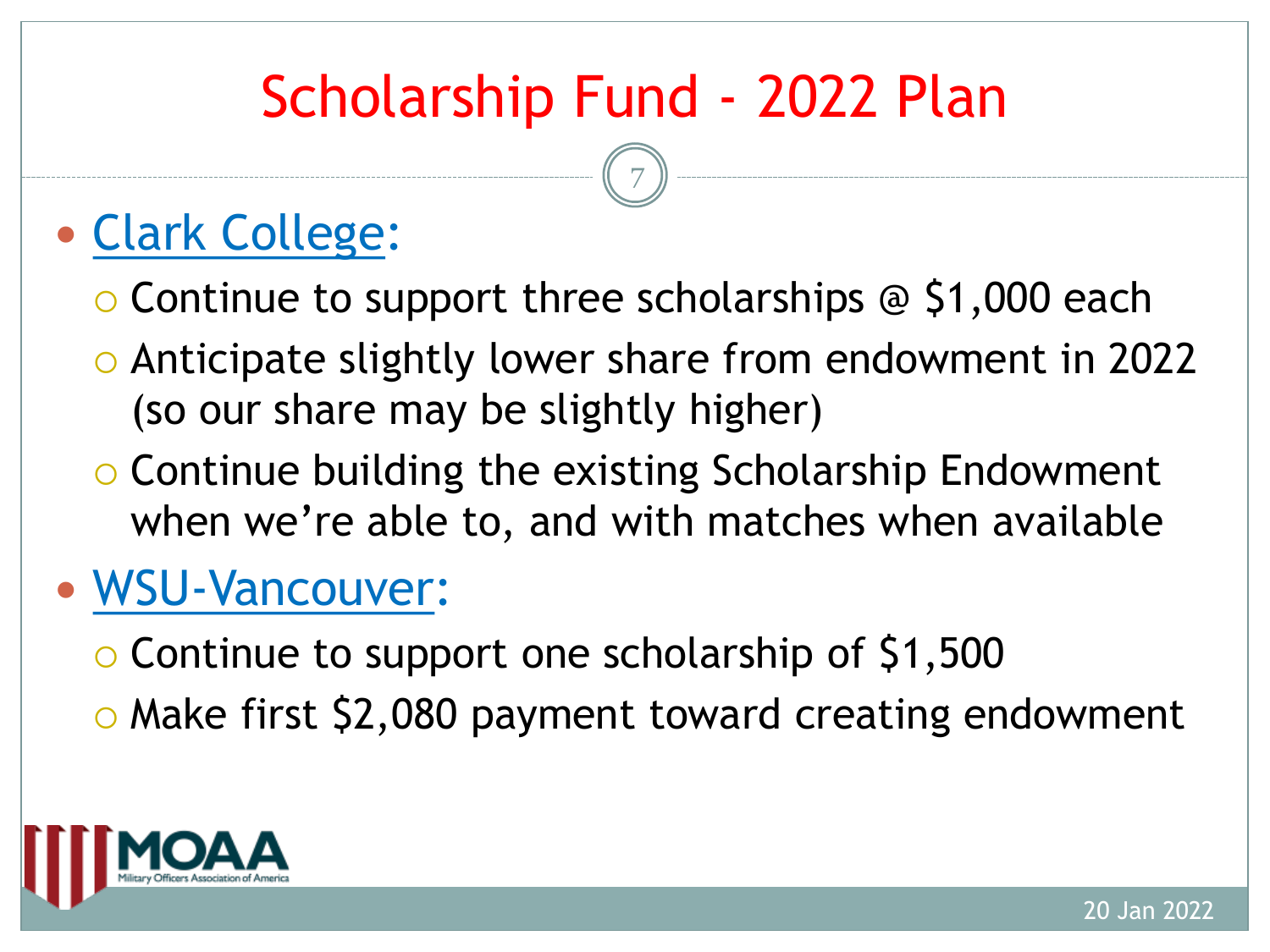### Support the Troops Fund

- Provide needs-based direct financial assistance to individual veterans and their families, when identified
- Provide needs-based financial assistance to nonprofit organizations whose mission is to support veterans and their families
- Support two local JROTC programs
	- o Prairie High School
	- o Battleground High School

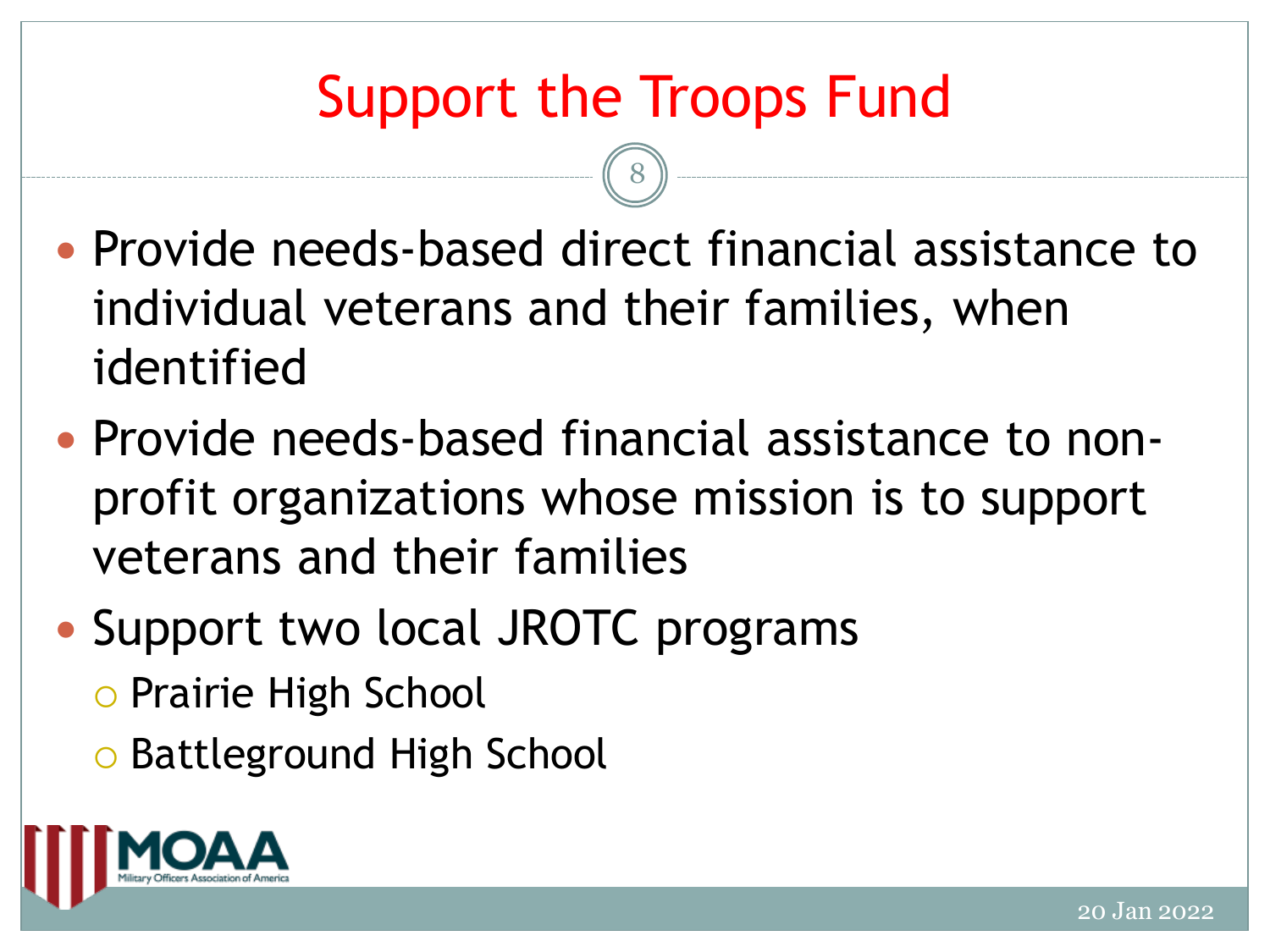### Support the Troops Fund - 2021 Activity

| 2021 Beginning Balance                  | \$2,296                |
|-----------------------------------------|------------------------|
| Income (Donations, Misc.)               | 5,297                  |
| Disbursements:                          |                        |
| <b>Fisher House</b>                     | \$1,015                |
| Battleground/Prairie HS JROTC           | 500                    |
| <b>Clark Co. Vets Assistance Center</b> | 500                    |
| <b>VA Transplant Lodge</b>              | 506                    |
| <b>Total Disbursements</b>              | (S <sub>2</sub> , 521) |
| 2022 Ending Balance*                    | \$5,072                |
| *(Fund Reserve: \$500)                  |                        |

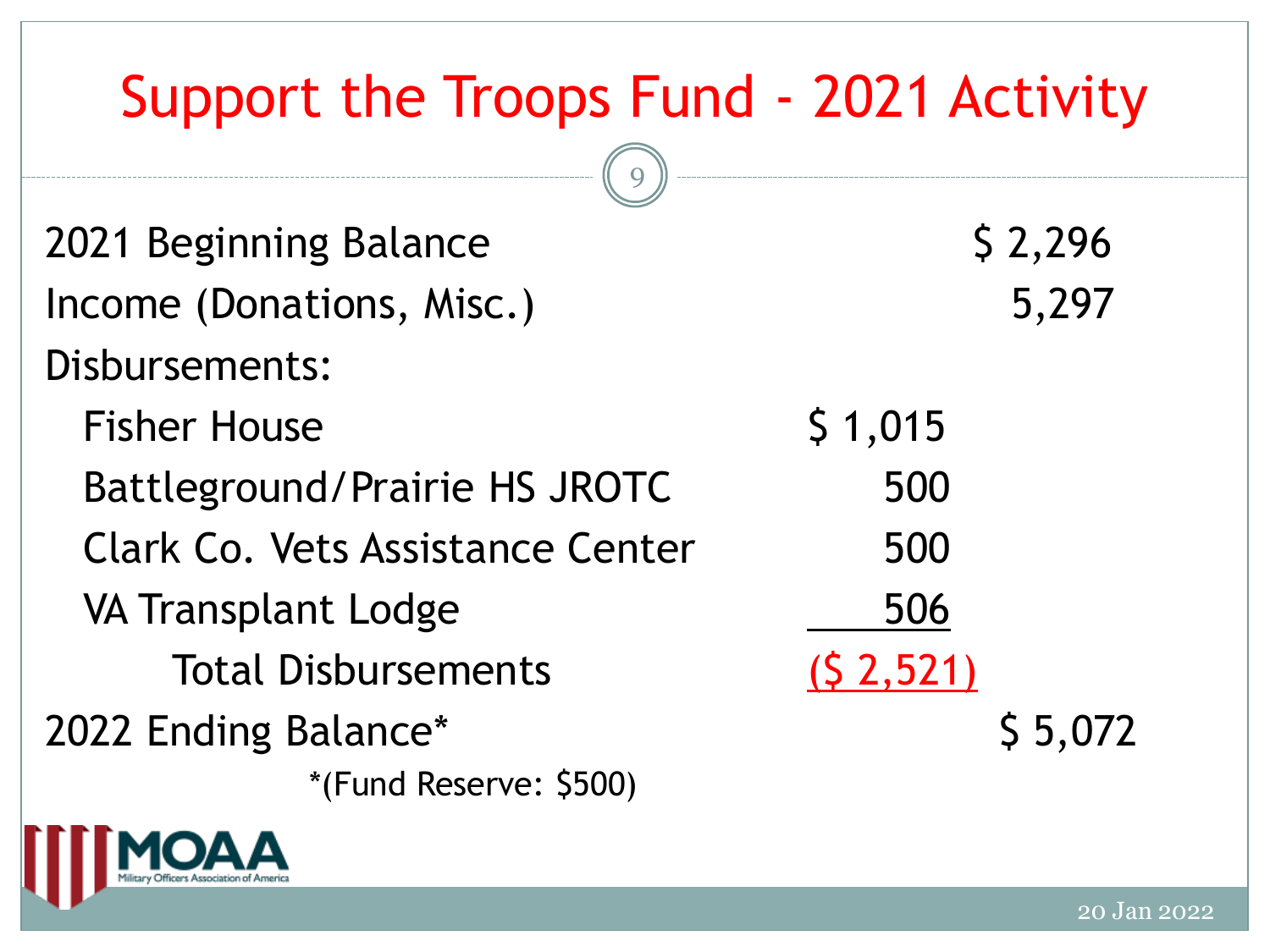### Support the Troops Fund – 2022 Plan

10

#### Continue to support:

- Vancouver Fisher House as needed
	- o Purchase items not funded by VA
	- o Cash Cards for family support expenses
- Two High School JROTC Programs
- Other Veteran Assistance Programs or individuals as determined by the Boards up to \$3,500 total
	- \$500 approved for VA Transplant Lodge in Jan 2022

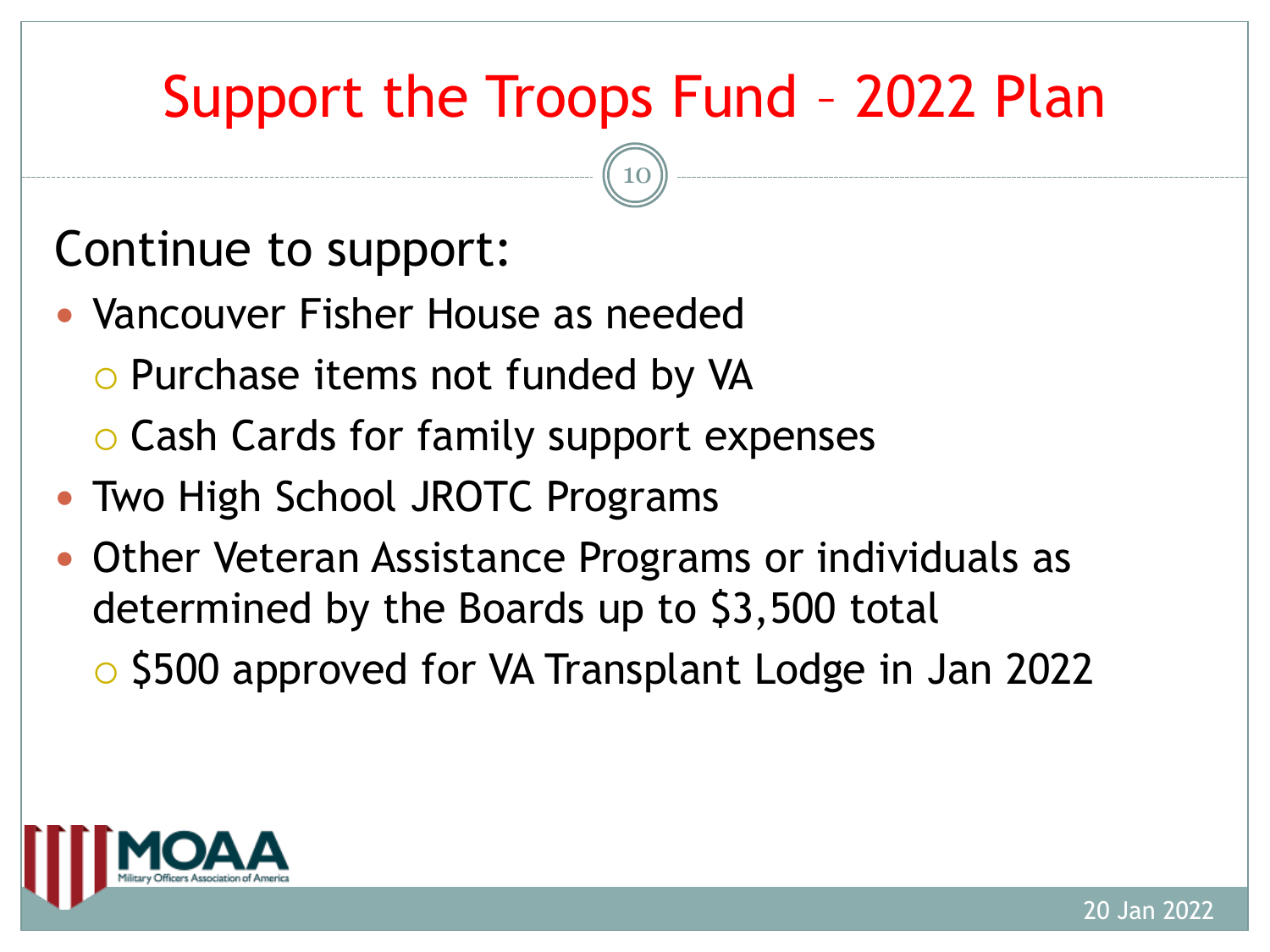### How Can You Help?

11

- Sign up for Fred Meyer and Amazon Smile Rewards We received \$180+ in rewards in 2021
	- Give as you shop it's painless
- Join those who made a QCD donation in 2021 o Reduce your AGI and Taxable Income
- Donate appreciated securities via our Vanguard account
	- $\ast$  Charitable Contribution plus avoid tax on the gain

Contact Dave Casteel for details/instructions

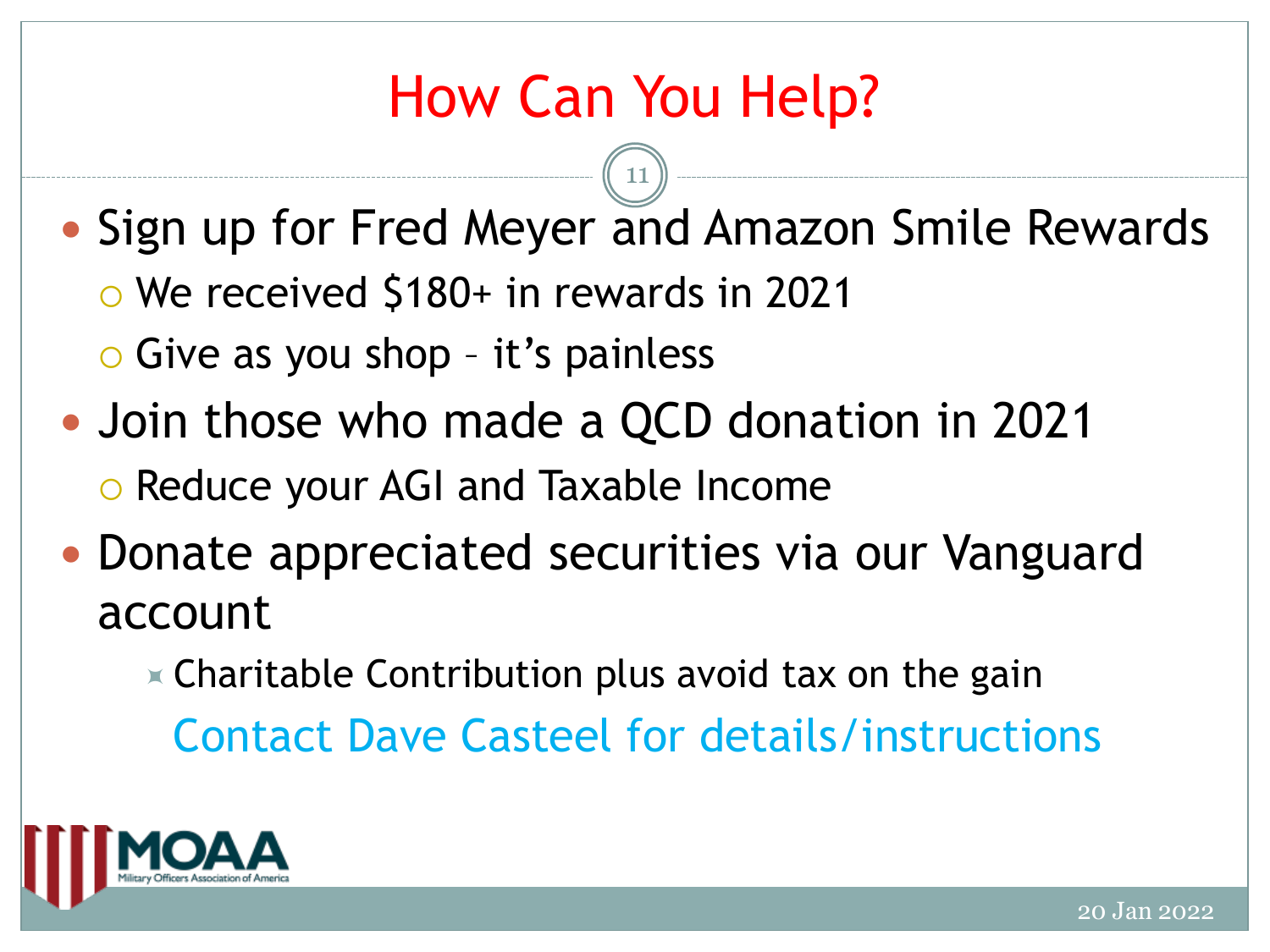### How Else Can You Help?

- STT originally envisioned to assist individual Veterans
- Growth in VSOs has absorbed potential recipients
- In the past we have supported:
	- Clark County Veterans Assistance Center (current)
	- Clark College Veterans Resource Center (now closed)
	- Fisher House (both cash and durable items (now VA funded)
	- o A Warrior's Way (temporary housing and support
- Help us identify other potential STT recipients
	- Individual Veterans
	- o Other Veteran Support Organizations
	- **O** Special Situations or Events

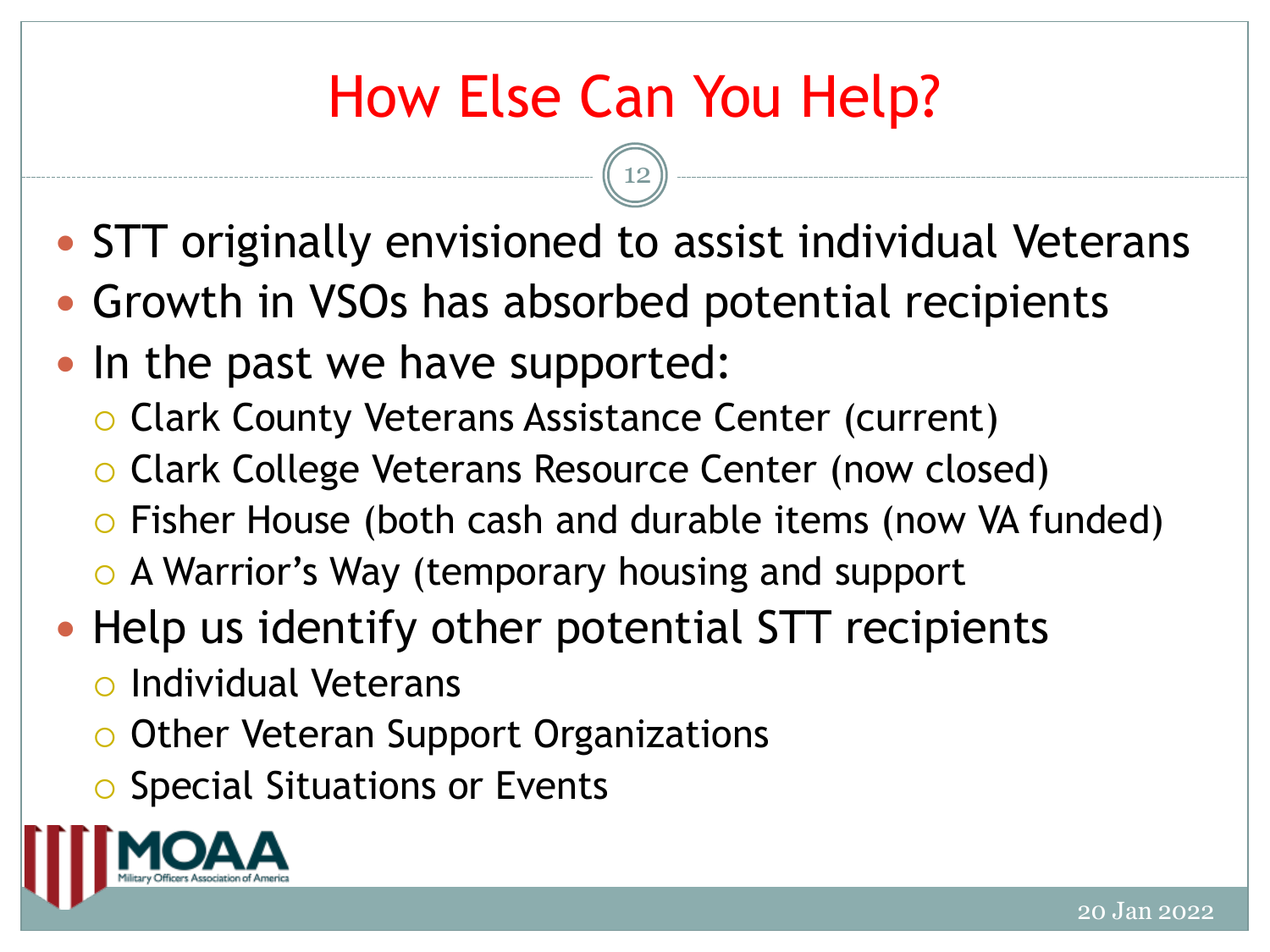### 2021 Highlights

13

- New Donor: CMAC donated \$500 in December o Designated to the VA Transplant Center
- WSU-V Endowment:
	- $\circ$  Negotiated the plan to fund the Endowment, a long standing goal

#### Clark College Endowment:

o Continued growth resulting in our share decreasing year-to-year

#### • Most Important:

o Support and Generosity of Chapter members, who make all this possible

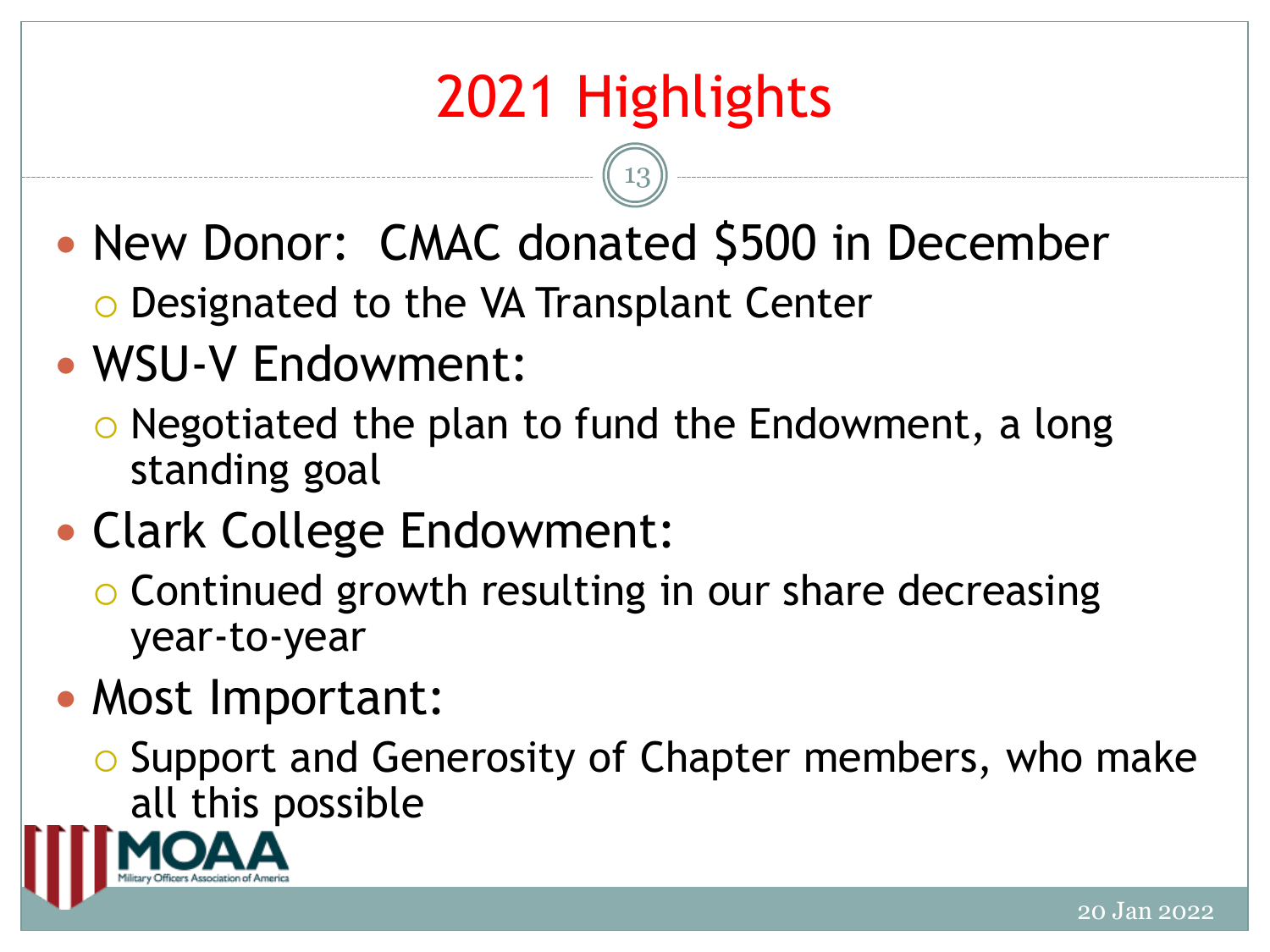*Thank You! For your awesome generousity it allows Your Foundation to make a difference* 

14

*YOU make it all possible!*